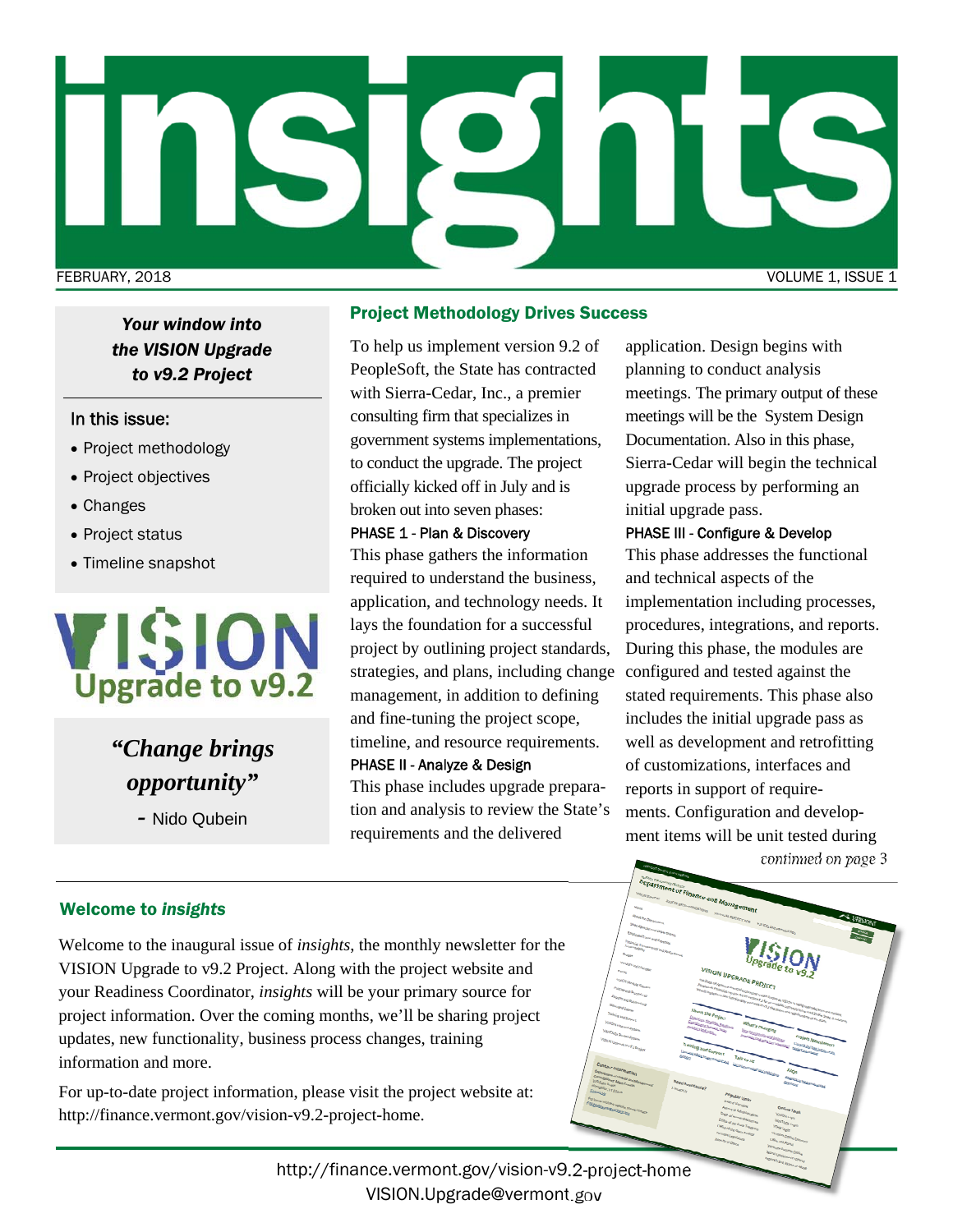## **Changes**

We'll be highlighting certain changes here, please visit our website for an up-to-date, complete list of changes and how they may impact you.

| <b>MODULE</b>              | <b>CHANGE</b>                                                                                                                     | <b>WHAT IT MEANS FOR YOU</b>                                                                                                                                                                                                                                                                                                                                 |
|----------------------------|-----------------------------------------------------------------------------------------------------------------------------------|--------------------------------------------------------------------------------------------------------------------------------------------------------------------------------------------------------------------------------------------------------------------------------------------------------------------------------------------------------------|
| All                        | Work Centers will be available by module.                                                                                         | You will be able to navigate to one place for the<br>majority of work you will need to do in each module.                                                                                                                                                                                                                                                    |
| <b>Accounts Payable</b>    | Accounting dates can be changed on vouchers.                                                                                      | You will be able to change the accounting date to the<br>next month if the voucher can not be budget checked<br>and approved before month end deadlines. Vouchers<br>will no longer need to be deleted if they can not be<br>posted before the month-end close deadlines.                                                                                    |
| <b>Accounts Payable</b>    | There will be a new field requiring that you indicate<br>current or prior year on voucher lines.                                  | Eliminates the "PY" prefix in the invoice field of the<br>voucher so that system controls for duplicate voucher<br>checking are not bypassed.                                                                                                                                                                                                                |
| <b>Accounts Payable</b>    | JNLVCHR template will automatically default into the<br>voucher when a journal voucher is entered.                                | You will no longer need to remember to change the<br>accounting template on journal vouchers.                                                                                                                                                                                                                                                                |
| <b>Accounts Payable</b>    | Voucher approval workflow.                                                                                                        | Approvers will receive notification when vouchers are<br>ready to be approved. There will be an audit trail of who<br>approved vouchers.                                                                                                                                                                                                                     |
| <b>Accounts Payable</b>    | You will be able to add attachments to vouchers.                                                                                  | You will be able to attach an invoice to a voucher. The<br>attachment will be available for review when inquiring<br>on a voucher, eliminating the need for paper or<br>electronic invoices to be manually routed to voucher<br>approvers.                                                                                                                   |
| <b>Accounts Receivable</b> | USD will now default on the deposit control page.                                                                                 | You will no longer have to remember to update the<br>field.                                                                                                                                                                                                                                                                                                  |
| Travel & Expense           | When an expense report is returned and then<br>resubmitted, both the budget and account dates will<br>update to the current date. | You will no longer need to delete expense reports at<br>the end of the month. It will also reduce or eliminate<br>the need for "blackout" periods that some departments<br>have implemented. Expense Coordinators or Finance<br>can send back expense reports that are not ready to<br>post instead of having to delete them in order to close<br>the month. |
| Travel & Expense           | Expense report submitters will be able to attach re-<br>ceipts to an expense report.                                              | Users will have the ability to attach receipts to an<br>expense report and will be required to do so for certain<br>expense types. Attachments will be viewable when<br>inquiring on an expense report. This will eliminate the<br>need for paper or electronic receipts to be routed<br>manually to expense approvers.                                      |
| General Ledger             | New journal approval process.                                                                                                     | Approvers will receive notification when journals are<br>ready to be approved. There will be an audit trail of<br>who approved journals.                                                                                                                                                                                                                     |
| General Ledger             | When copying a journal, the "recalculate budget box"<br>will default as checked.                                                  | You will not have to remember to check this box when<br>copying journals.                                                                                                                                                                                                                                                                                    |
| Purchasing                 | The system will track contract changes.                                                                                           | You will be able to view the audit trail of changes to<br>contracts and who made them.                                                                                                                                                                                                                                                                       |